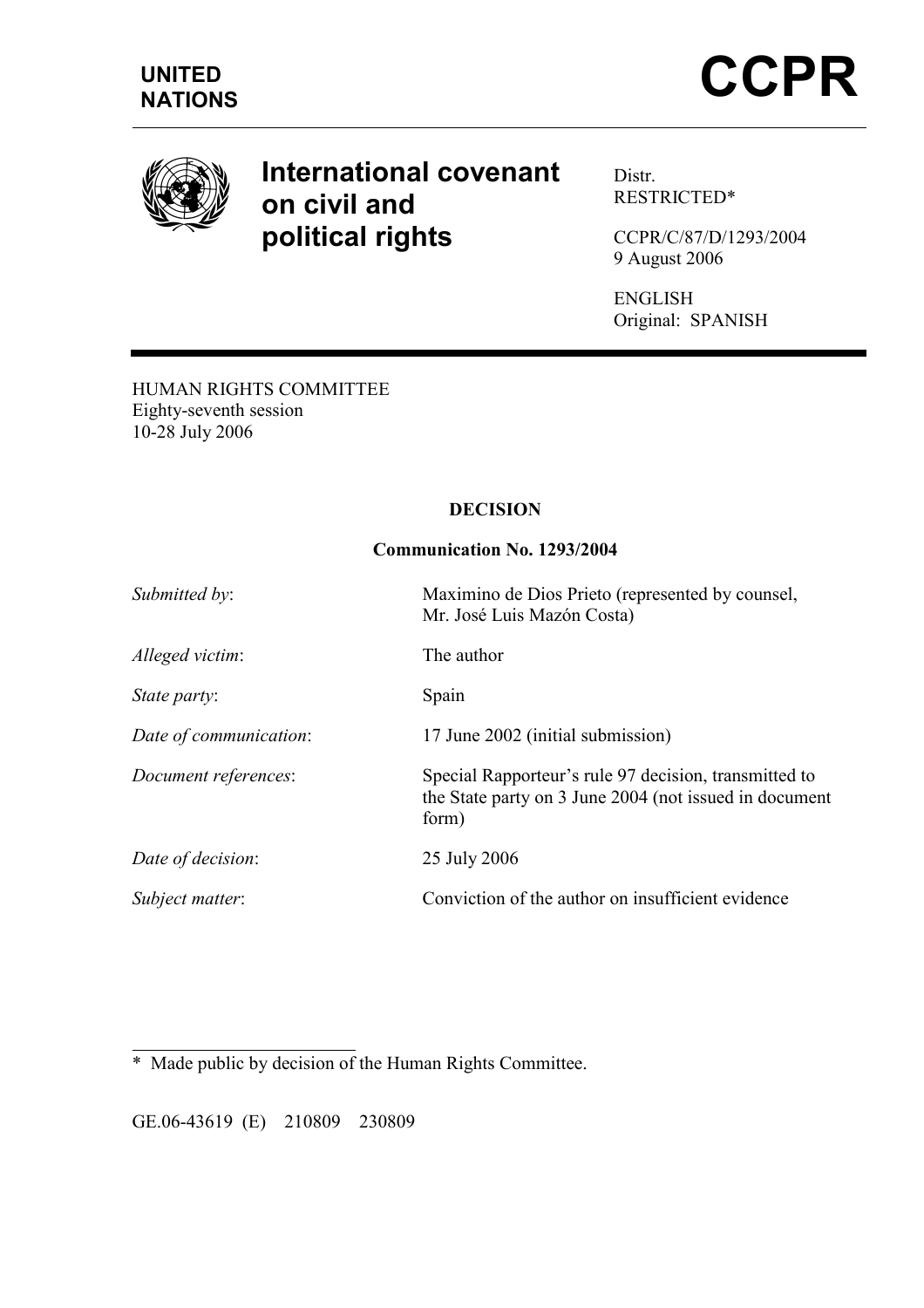CCPR/C/87/D/1293/2004 page 2

| Articles of the Optional Protocol: | [ANNEX]                                                            |
|------------------------------------|--------------------------------------------------------------------|
|                                    | 2                                                                  |
| Articles of the Covenant:          | 14, paragraph 5                                                    |
| Substantive issues:                | Failure of the court of second instance to reconsider<br>the facts |
| <i>Procedural issues:</i>          | Failure to substantiate claims                                     |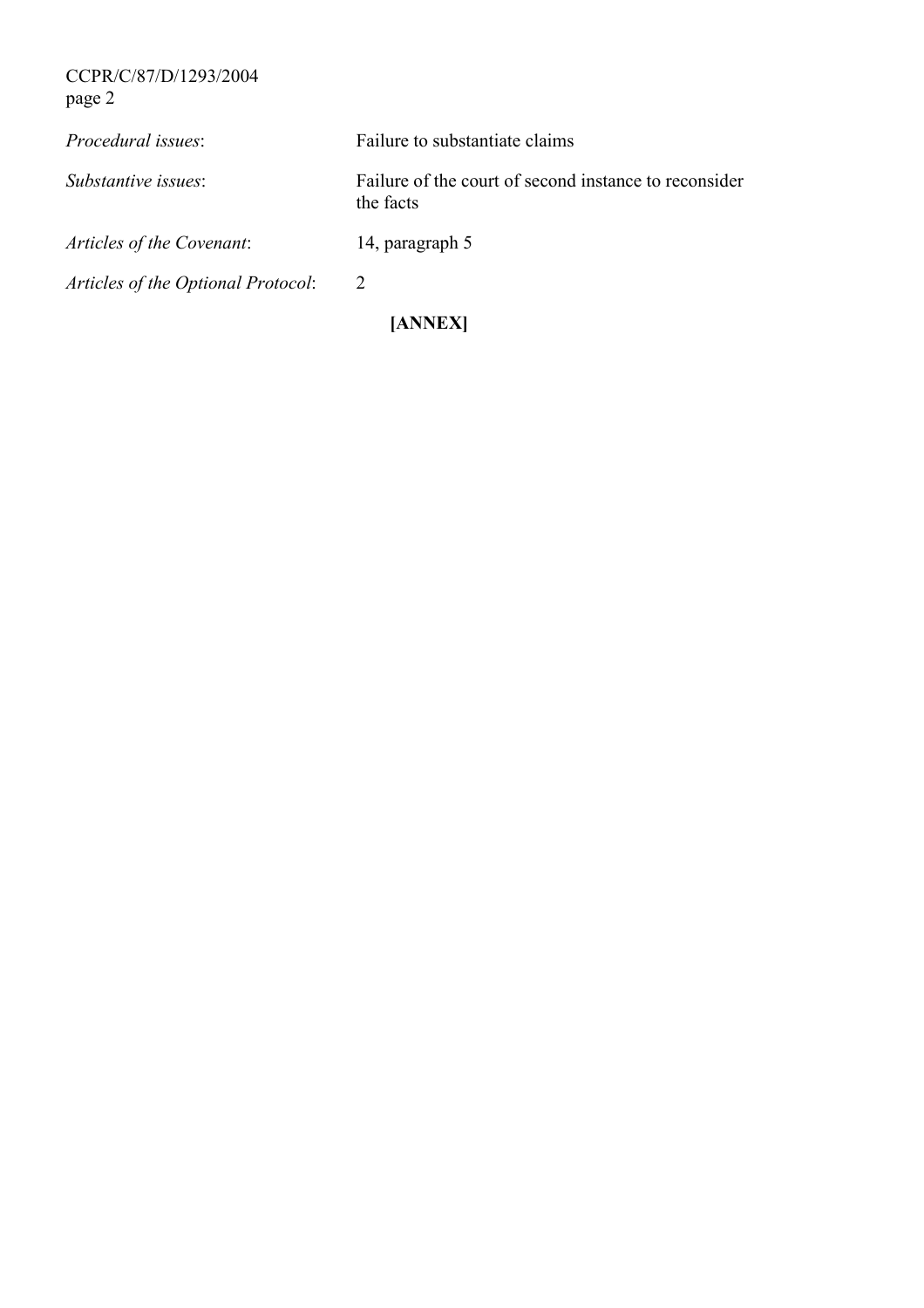#### Annex

## DECISION OF THE HUMAN RIGHTS COMMITTEE UNDER THE OPTIONAL PROTOCOL TO THE INTERNATIONAL COVENANT ON CIVIL AND POLITICAL RIGHTS

#### Eighty-seventh session

#### concerning

#### Communication No. 1293/2004\*

| Submitted by:          | Maximino de Dios Prieto (represented by counsel,<br>Mr. José Luis Mazón Costa) |
|------------------------|--------------------------------------------------------------------------------|
| Alleged victim:        | The author                                                                     |
| <i>State party:</i>    | Spain                                                                          |
| Date of communication: | 17 June 2002 (initial submission)                                              |

The Human Rights Committee, established under article 28 of the International Covenant on Civil and Political Rights,

Meeting on 25 July 2006,

Adopts the following:

## Decision on admissibility

1. The author of the communication, which is dated 17 June 2002, is Maximino de Dios Prieto, who claims to be a victim of a violation by Spain of article 14, paragraphs 1 and 5, of the Covenant. He is represented by counsel, Mr. José Luis Mazón Costa. The Optional Protocol entered into force for the State party on 25 April 1985.

## Factual background

 $\overline{a}$ 

2.1 In December 1999, the author was arrested by members of the Civil Guard for the alleged offence of trafficking in drugs (hashish). Five months later, he was accused of having committed the offence of bribery, namely for having offered 10 million pesetas to one of the Civil Guards who took part in his arrest.

<sup>\*</sup> The following members of the Committee participated in the examination of the present communication: Mr. Abdelfattah Amor, Mr. Nisuke Ando, Mr. Prafullachandra Natwarlal Bhagwati, Mr. Maurice Glèlè Ahanhanzo, Mr. Edwin Johnson, Mr. Walter Kälin, Mr. Ahmed Tawfik Khalil, Mr. Rajsoomer Lallah, Ms. Elisabeth Palm, Mr. Rafael Rivas Posada, Mr. Nigel Rodley, Mr. Ivan Shearer and Mr. Hipólito Solari-Yrigoyen.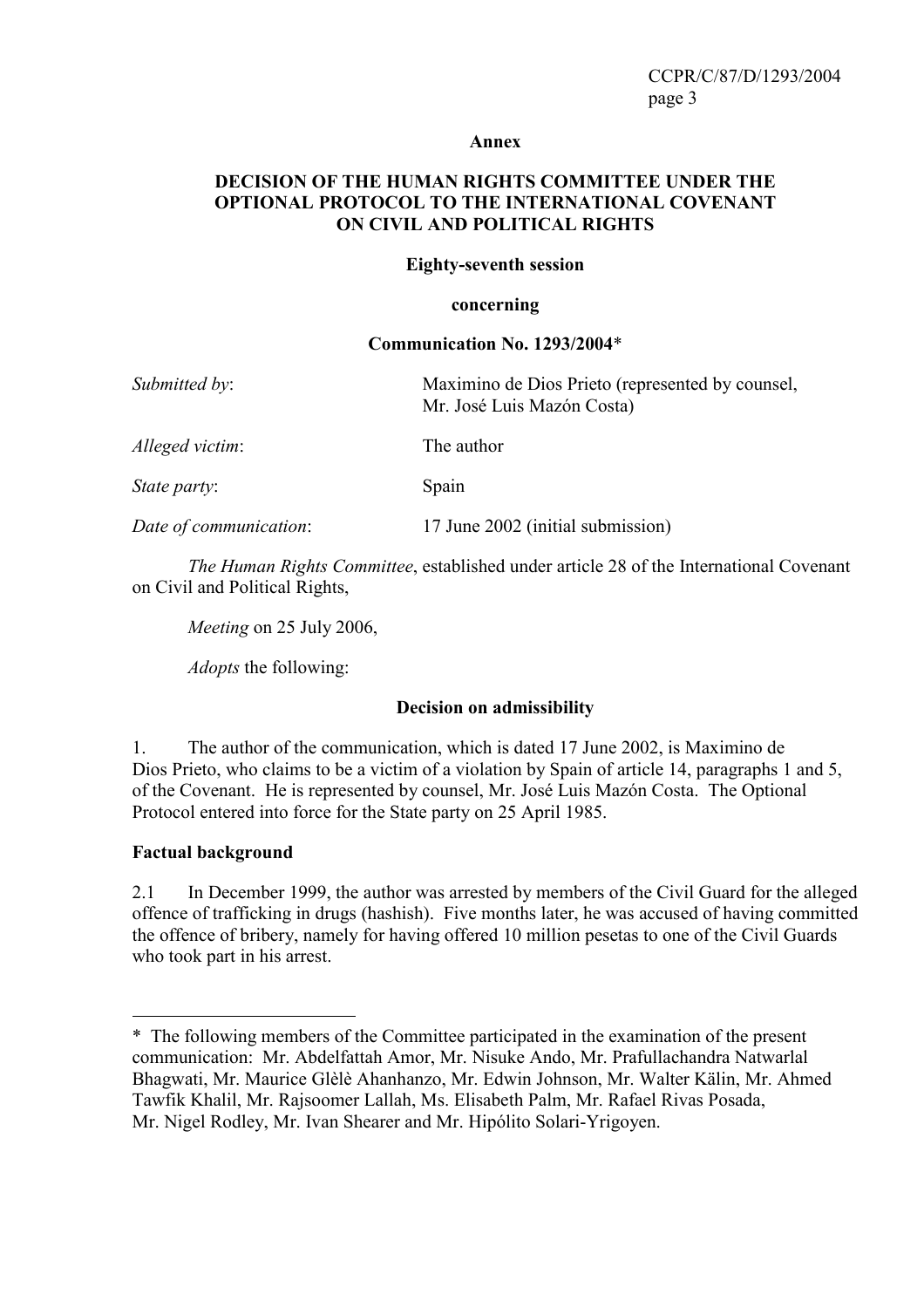2.2 In its ruling of 23 February 2001, the Oviedo Provincial High Court sentenced the author to four years' and six months' imprisonment and a fine of 400 million pesetas for the offence of drug trafficking, and to three years' imprisonment and a fine of 10 million pesetas for the offence of bribery. During the trial, the author denied his involvement in either offence. The author points out that there is no verbatim record of the trial, since the Criminal Procedures Act allows only a summary of the proceedings, and the summary reflects, at most, one seventh of the content of the statements made.

2.3 The author submitted an appeal to the Supreme Court (*recurso en casación*); this remedy does not allow the reconsideration of the primary evidence for the prosecution that was decisive in the author's conviction. In order to substantiate his claims, he cites a paragraph of the Court's ruling in which the Court states: "With regard to the violation of the right to the presumption of innocence, such a complaint is equivalent to the claim of having been convicted in the absence of evidence and obliges this court of cassation to examine the evidentiary hearing, while it does not have the competence to examine the 'ruling on the evaluation of the evidence', which falls within the purview of the sentencing court by virtue of its direct involvement in the case."

2.4 Lastly, with regard to the complaints concerning the absence of a court of appeal for criminal cases, the author points out that the remedy of amparo is useless since, according to the established case-law of the Constitutional Court, the absence of such a court is not in violation of article 14, paragraph 5, of the Covenant.

# The complaint

3.1 The author claims a violation of article 14, paragraph 5, of the Covenant and refers to the Committee's Views concerning communication 701/1996 (Gómez Vázquez v. Spain), in which such a violation was disclosed. According to the author, this provision implies the right to a comprehensive review of the conviction in all its aspects.

3.2 The author also points out that the records of the trial do not reflect everything that took place during the trial, and that it is inherent to a fair trial with the right to a second hearing to have a verbatim record that reflects everything that occurred during the oral proceedings. This allegedly resulted in a violation of article 14, paragraphs 1 and 5, of the Covenant.

# The State party's observations on admissibility and the merits

4.1 In its note verbale dated 2 August 2004, the State party enumerated the reasons adduced by the author in his appeal: violation of the fundamental right to the judge predetermined by law; violation of the right to the presumption of innocence and *in dubio pro reo*, also with regard to the offence of bribery; improper application of the Criminal Code in the calculation of the sentences and the application of the aggravating circumstance of recidivism; violation of the Criminal Code with respect to the imposition of fines; error in the documentation regarding conduct constituting bribery. All these reasons were dismissed because no violation of any basic rights or procedural norms or errors in the application of provisions of the Criminal Code were found.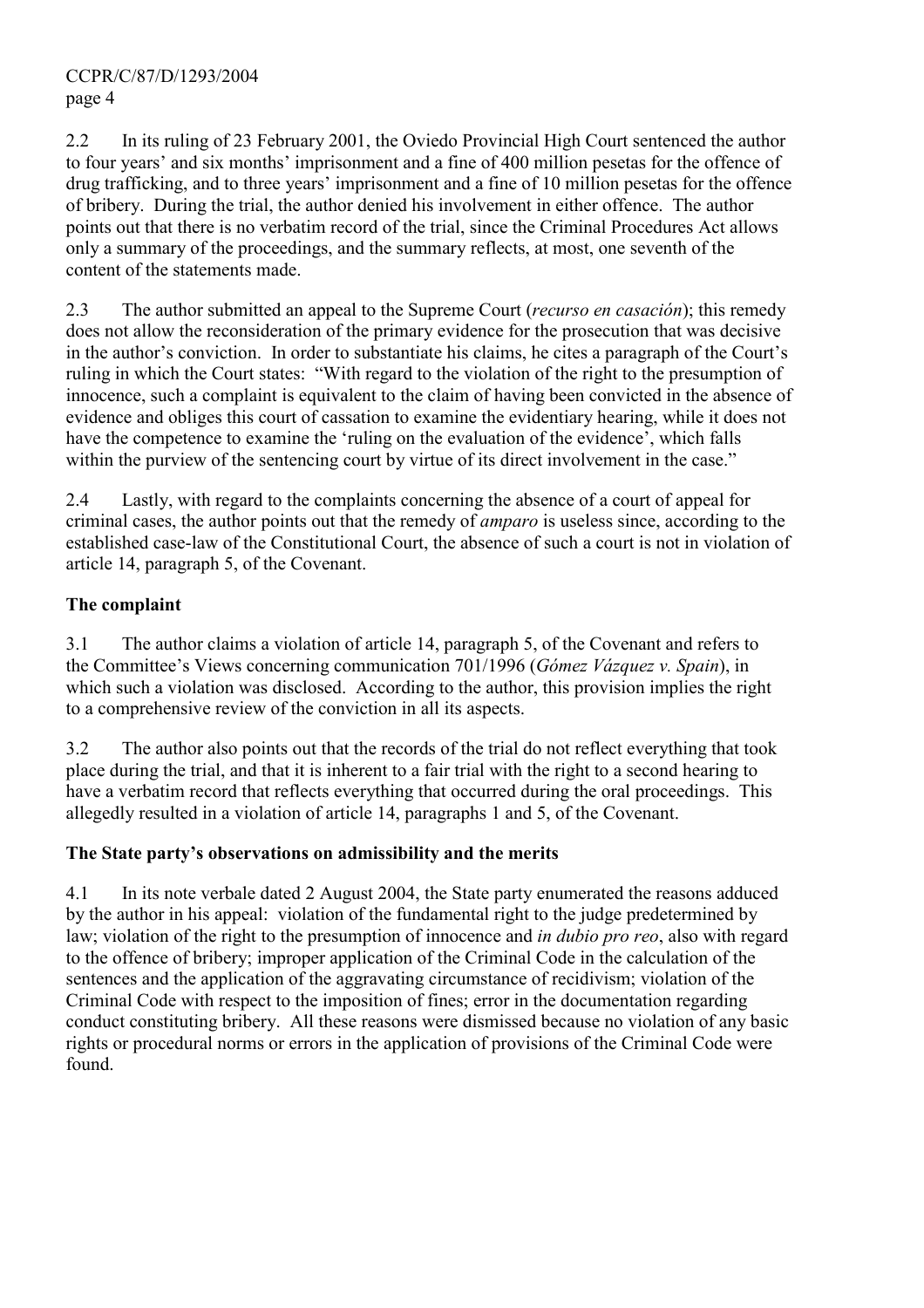CCPR/C/87/D/1293/2004 page 5

4.2 The alleged violations that were referred to the Committee were never brought before the domestic courts, which therefore indicates that domestic remedies have not been exhausted. The author had repeated access to the courts, obtained well-founded decisions in which the domestic courts replied fully to his allegations, and he submits a communication to the Committee concerning the alleged violation of basic rights different from those alleged in domestic courts and without exhausting domestic remedies. The communication is therefore unsubstantiated, since the author is trying to make use of the mechanism of the Covenant in clear abuse of its purpose. The State party requests the Committee to declare the communication inadmissible because it is incompatible with the provisions of the Covenant, in accordance with article 3 of the Optional Protocol, and because the author failed to exhaust domestic remedies.

4.3 On 31 May 2005, the State party reiterated the arguments contained in the preceding paragraphs and also submitted its observations on the merits of the communication.

4.4 The State party refers to the ruling of the Supreme Court and, more specifically, to the paragraph of the ruling cited by the author. It points out that the author deliberately ignores the paragraphs that follow the cited paragraph, and which refer to the evidential activity of the Provincial High Court with respect to the offence of bribery. The Supreme Court carried out a comprehensive review of the evidence for the conviction, for which reason the appealed conviction and penalty were submitted, with full guarantees, to a higher court.

4.5 With regard to the author's allegations that there was no verbatim record of the trial, in no case does article 14 of the Covenant require that court proceedings be recorded verbatim, provided that the record of the proceedings contains everything required for the defence of the person being tried. Moreover, at no time did the author claim before the Supreme Court or the Constitutional Court that his right to a fair trial had been violated because there had been no verbatim record of the proceedings of the Provincial High Court. For this reason, and independently of the fact that the complaint has no merit, the complaint should be declared inadmissible under article 3 of the Optional Protocol.

## The author's comments

5. In his comments of 29 July 2005, the author points out that the Constitutional Court systematically rejects, without consideration on the merits, any complaint concerning the lack of a second hearing based on the Committee's jurisprudence. Moreover, the author maintains that he did not have access to a genuine review of his conviction for either of the two offences - trafficking in hashish and bribery - for which he was sentenced and in which he denied any involvement. The sentence handed down by the Oviedo Provincial High Court is based on an examination of the primary evidence for the prosecution - evidence which the author rejects. The Supreme Court ruling establishes limits on criminal appeals in cassation: evidence cannot be reconsidered in such appeals. The legal framework of such an appeal did not allow the author to request a re-examination of the evidence that resulted in his conviction; this legal limitation is contrary to article 14, paragraph 5, of the Covenant. There is also no real right to a second hearing when there is no verbatim record that reflects in detail all the statements made by witnesses, experts and intervening parties.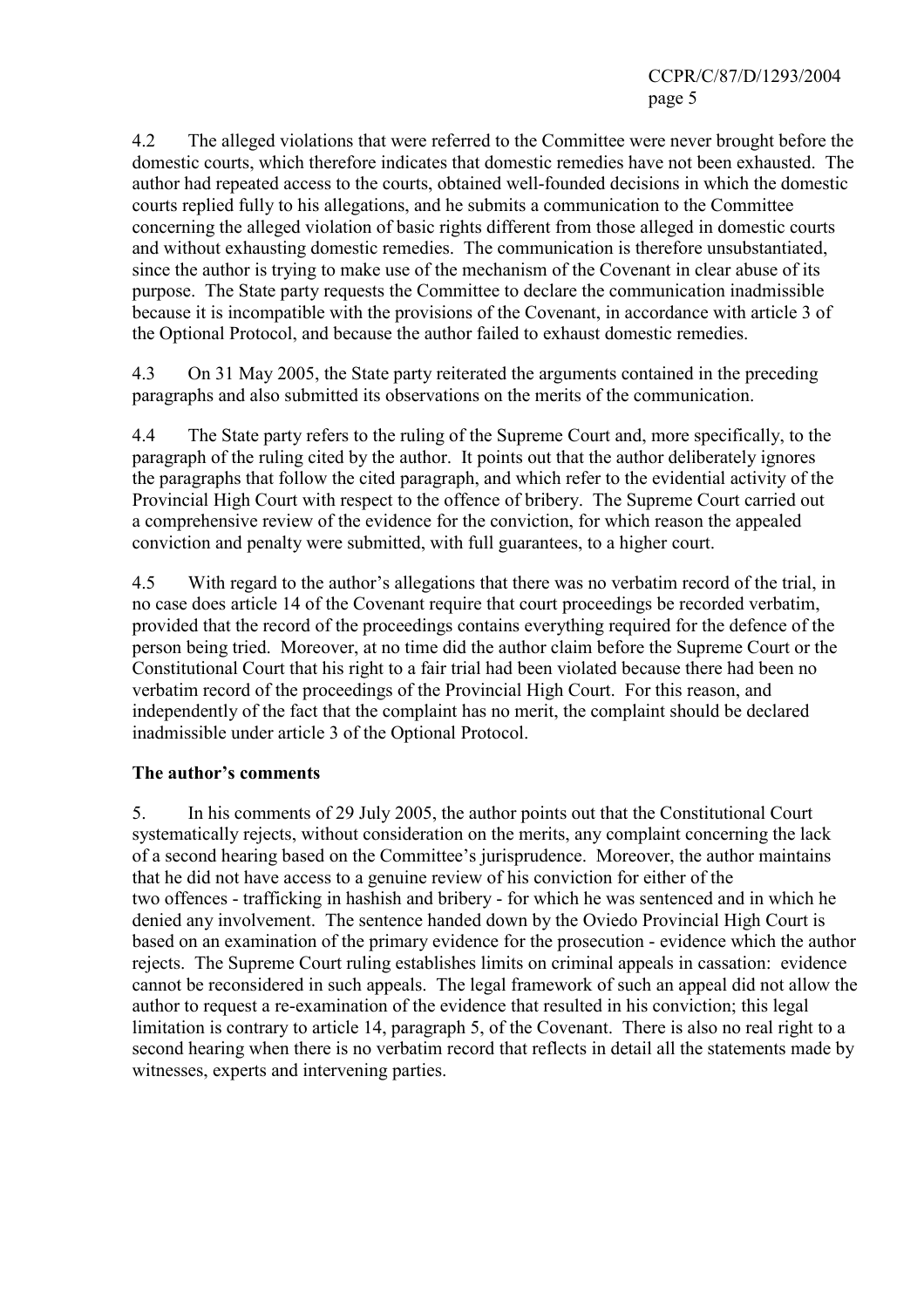# Issues and proceedings before the Committee

6.1 Before considering any claim contained in a communication, the Human Rights Committee must, in accordance with rule 93 of its rules of procedure, decide whether or not the communication is admissible under the Optional Protocol to the Covenant on Civil and Political Rights.

6.2 The Committee has ascertained, as required under article 5, paragraph 2 (a), of the Optional Protocol, that the same matter is not being examined under another procedure of international investigation or settlement.

6.3 The Committee has noted the State party's argument that domestic remedies were not exhausted, since the alleged violations that were referred to the Committee were never brought before the domestic courts. However, the Committee recalls its established jurisprudence that it is only necessary to exhaust those remedies that have a reasonable prospect of success.<sup>1</sup> An application for amparo had no prospect of success in relation to the alleged violation of article 14, paragraph 5, of the Covenant, and the Committee therefore considers that domestic remedies have been exhausted.

6.4 The author alleges a violation of article 14, paragraph 5, of the Covenant, owing to the fact that the primary evidence for the prosecution that was decisive in his conviction was not reviewed by a higher court, since under Spanish law an application to the Supreme Court is not an appeal procedure and does not permit such a review. The Committee notes that the author does not explain the reasons why he believes that the court of first instance did not make a correct evaluation of the evidence, nor does he indicate to which of the offences the evidence that he considers disputable applies. On the other hand, the Supreme Court ruling indicates that the Court considered at length the evaluation by the court of first instance of the evidence relating to the offence of bribery, and concluded that that court's evaluation had been correct. In the view of the Committee, the complaint relating to article 14, paragraph 5, has not been sufficiently substantiated for the purposes of admissibility, and the Committee concludes that it is inadmissible under article 2 of the Optional Protocol.

6.5 With regard to the author's claims in relation to article 14, paragraph 1, based on the lack of a verbatim record of the trial, the Committee notes that the author has not explained why he considers that the record of the trial held in the Provincial High Court did not correctly reflect what took place during the proceedings and why it infringes his rights. Moreover, the author did not file any kind of remedy in connection with that complaint. Consequently, the Committee is of the view that this part of the communication must also be considered inadmissible owing to the author's failure to exhaust domestic remedies, in accordance with article 5, paragraph 2 (b), of the Optional Protocol.

 $\overline{a}$ 1 See, for example, communications Nos. 511/1992, Lansman et al. v. Finland, Views adopted on 14 October 1993, para. 6.3; 1095/2002, Gomaritz v. Spain, Views adopted on 26 August 2005, para. 6.4; or 1101/2002, Alba Cabriada v. Spain, Views adopted on 3 November 2004, para. 6.5.